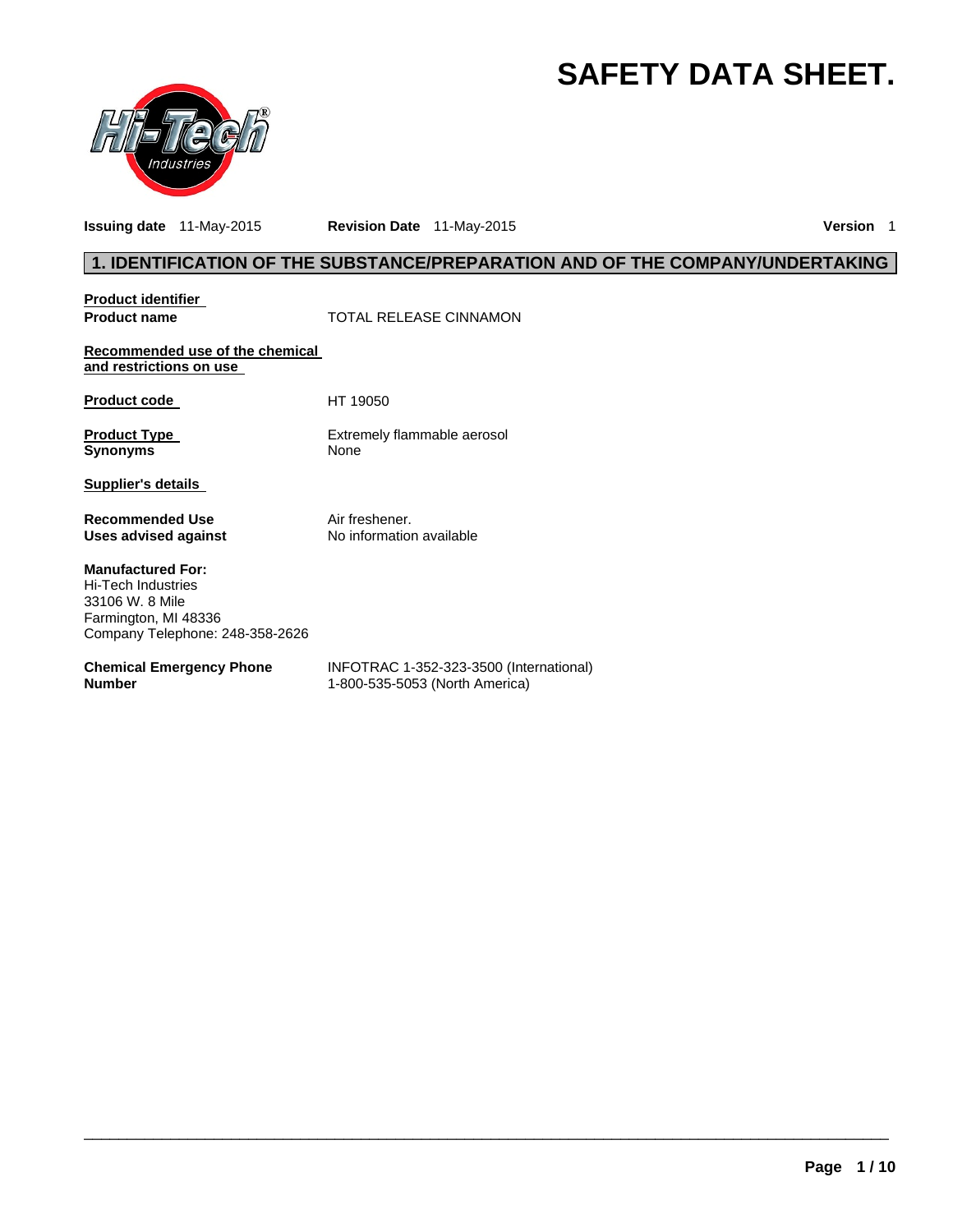#### $\Box$ **2. HAZARDS IDENTIFICATION**

#### **Classification**

| Skin corrosion/irritation                        | Category 2     |
|--------------------------------------------------|----------------|
| Serious eye damage/eye irritation                | Category 2A    |
| Specific target organ toxicity (single exposure) | Category 3     |
| Flammable aerosols                               | Category       |
| Gases under pressure                             | Compressed Gas |

#### **GHS Label elements, including precautionary statements**

#### **Emergency Overview**

# **DANGER**

**Hazard Statements**  Causes skin irritation Causes serious eye irritation May cause drowsiness or dizziness Extremely flammable aerosol Contains gas under pressure; may explode if heated



**Appearance** Clear **Physical state** Aerosol **Odor** Fragrance

## **Precautionary Statements - Prevention**

Wash face, hands and any exposed skin thoroughly after handling Wear protective gloves/protective clothing/eye protection/face protection Avoid breathing dust/fume/gas/mist/vapors/spray Use only outdoors or in a well-ventilated area Keep away from heat/sparks/open flames/hot surfaces. — No smoking Do not spray on an open flame or other ignition source Pressurized container: Do not pierce or burn, even after use

#### **Precautionary Statements - Response**

Specific treatment (see first aid on this label) IF IN EYES: Rinse cautiously with water for several minutes. Remove contact lenses, if present and easy to do. Continue rinsing. If eye irritation persists: Get medical advice/attention IF ON SKIN: Wash with plenty of soap and water. Take off contaminated clothing and wash before reuse If skin irritation occurs: Get medical advice/attention IF INHALED: Remove person to fresh air and keep comfortable for breathing. Call a POISON CENTER or doctor/physician if you feel unwell

 $\Box$ 

#### **Precautionary Statements - Storage**

Store in a well-ventilated place. Keep container tightly closed Store locked up Protect from sunlight. Do not expose to temperatures exceeding 50 °C/122 °F

#### **Precautionary Statements - Disposal**

Dispose of contents/container to an approved waste disposal plant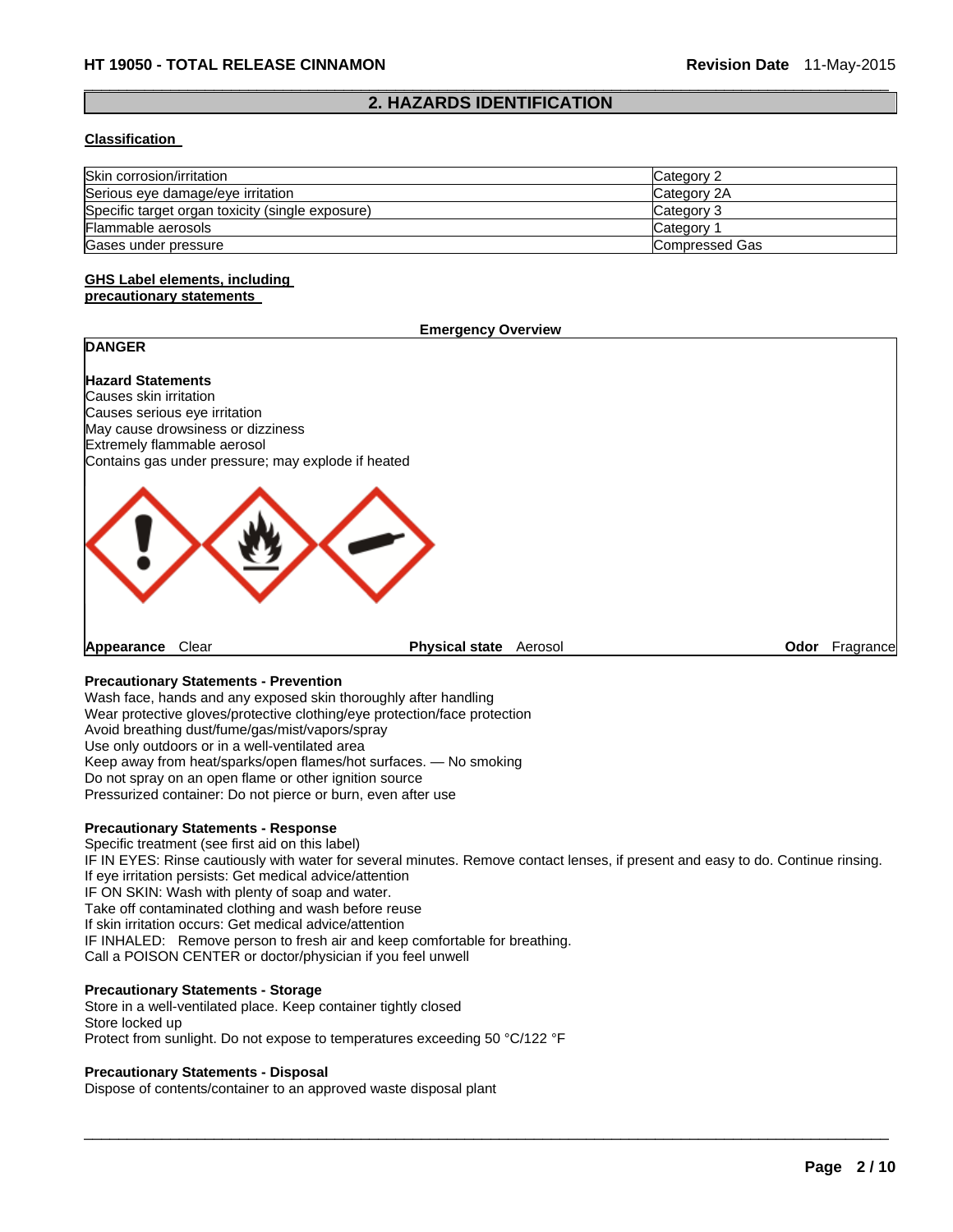#### **Hazards not otherwise classified (HNOC)**

None

#### **Other information**

3.9E-06% of the mixture consists of ingredient(s) of unknown toxicity

# **3. COMPOSITION/INFORMATION ON INGREDIENTS**

 $\Box$ 

| <b>Chemical Name</b>       | <b>CAS-No</b> | Weight %* |
|----------------------------|---------------|-----------|
| <b>ACETONE</b>             | 67-64-1       | 70-80     |
| PROPANE/ISOBUTANE/N-BUTANE | 68476-86-8    | $10 - 20$ |
| PROPYLENE GLYCOL           | $57 - 55 - 6$ | $1 - 10$  |

\*The exact percentage (concentration) of composition has been withheld as a trade secret.

# **4. FIRST AID MEASURES**

#### **First aid measures for different exposure routes**

| Eye contact                                        | Rinse immediately with plenty of water, also under the eyelids, for at least 15 minutes. Keep<br>eye wide open while rinsing. If symptoms persist, call a physician.                              |
|----------------------------------------------------|---------------------------------------------------------------------------------------------------------------------------------------------------------------------------------------------------|
| <b>Skin contact</b>                                | Wash off immediately with soap and plenty of water while removing all contaminated<br>clothes and shoes. If skin irritation persists, call a physician.                                           |
| <b>Inhalation</b>                                  | Move to fresh air. If breathing is difficult, give oxygen. Artificial respiration and/or oxygen<br>may be necessary. If breathing has stopped, contact emergency medical services<br>immediately. |
| Ingestion                                          | Rinse mouth. Do NOT induce vomiting. Never give anything by mouth to an unconscious<br>person. Drink plenty of water. Call a physician or Poison Control Center immediately.                      |
| Most important symptoms/effects, acute and delayed |                                                                                                                                                                                                   |
| <b>Main Symptoms</b>                               | Causes skin irritation. Causes eye irritation. May cause respiratory irritation. May be harmful<br>if swallowed.                                                                                  |
|                                                    | Indication of immediate medical attention and special treatment needed, if necessary                                                                                                              |
| Notes to physician                                 | Treat symptomatically.                                                                                                                                                                            |

#### **5. FIRE-FIGHTING MEASURES**

#### **Suitable Extinguishing Media**

Water fog.Dry chemical. Carbon dioxide (CO2). Cool containers/tanks with water spray.

**Unsuitable Extinguishing Media** Keep away from heat and sources of ignition. Do not smoke. Cool containers / tanks with water spray.

### **Specific hazards arising from the chemical**

Extremely flammable. Keep product and empty container away from heat and sources of ignition. Risk of ignition. In the event of fire and/or explosion do not breathe fumes. In the event of fire, cool tanks with water spray.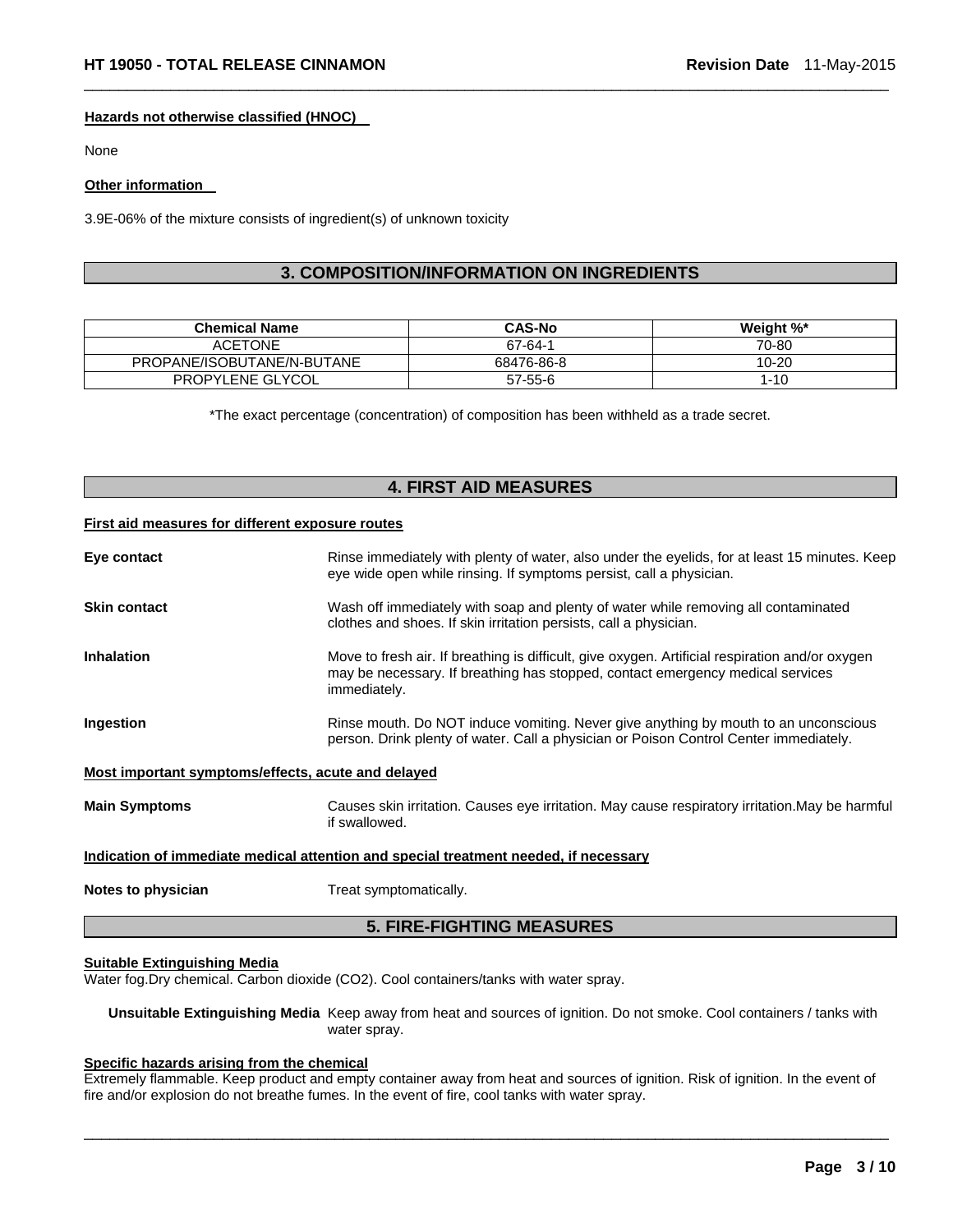# **Explosion Data**

**Sensitivity to Mechanical Impact** none. **Sensitivity to Static Discharge** Yes.

#### **Protective Equipment and Precautions for Firefighters**

As in any fire, wear self-contained breathing apparatus pressure-demand, MSHA/NIOSH (approved or equivalent) and full protective gear.

 $\Box$ 

|                                                              | <b>6. ACCIDENTAL RELEASE MEASURES</b>                                                                                                                                                                                                                                                                                                |
|--------------------------------------------------------------|--------------------------------------------------------------------------------------------------------------------------------------------------------------------------------------------------------------------------------------------------------------------------------------------------------------------------------------|
|                                                              | Personal precautions, protective equipment and emergency procedures                                                                                                                                                                                                                                                                  |
| <b>Personal precautions</b>                                  | Avoid contact with eyes, skin, and clothing. Avoid breathing vapors or mists. . Use with<br>adequate ventilation. Keep container away from heat, flames, and all other sources of<br>ignition. Do not get in eyes, on skin, or on clothing. Do not taste or swallow. Wash<br>thoroughly after handling. Ensure adequate ventilation. |
| <b>Environmental precautions</b>                             |                                                                                                                                                                                                                                                                                                                                      |
| <b>Environmental precautions</b>                             | Beware of vapors accumulating to form explosive concentrations. Vapors can accumulate<br>in low areas. Prevent further leakage or spillage if safe to do so. Do not allow material to<br>contaminate ground water system. Prevent product from entering drains.                                                                      |
| Methods and materials for containment and cleaning up        |                                                                                                                                                                                                                                                                                                                                      |
| <b>Methods for Containment</b>                               | Absorb or cover with dry earth, sand or other non-combustible material and transfer to<br>containers. Prevent further leakage or spillage if safe to do so.                                                                                                                                                                          |
| Methods for cleaning up                                      | Pick up and transfer to properly labeled containers. Soak up with inert absorbent material.<br>Clean contaminated surface thoroughly. After cleaning, flush away traces with water. Take<br>precautionary measures against static discharges.                                                                                        |
|                                                              | 7. HANDLING AND STORAGE                                                                                                                                                                                                                                                                                                              |
| <b>Precautions for safe handling</b>                         |                                                                                                                                                                                                                                                                                                                                      |
| Advice on safe handling                                      | Avoid contact with eyes. Avoid breathing vapors or mists. Contents under pressure. Do not<br>puncture or incinerate cans. Do not stick pin or any other sharp object into opening on top<br>of can.                                                                                                                                  |
| Conditions for safe storage, including any incompatibilities |                                                                                                                                                                                                                                                                                                                                      |
| <b>Technical measures/Storage</b><br>conditions              | Keep container tightly closed in a dry and well-ventilated place. Keep away from open<br>flames, hot surfaces and sources of ignition. Keep in properly labeled containers. Keep out<br>of the reach of children. Store locked up.                                                                                                   |
| Incompatible products                                        | Strong acids, alkalis, or oxidizing agents.                                                                                                                                                                                                                                                                                          |
| <b>Aerosol Level</b>                                         | 3                                                                                                                                                                                                                                                                                                                                    |
|                                                              | 8. EXPOSURE CONTROLS/PERSONAL PROTECTION                                                                                                                                                                                                                                                                                             |
| <b>Control parameters</b>                                    |                                                                                                                                                                                                                                                                                                                                      |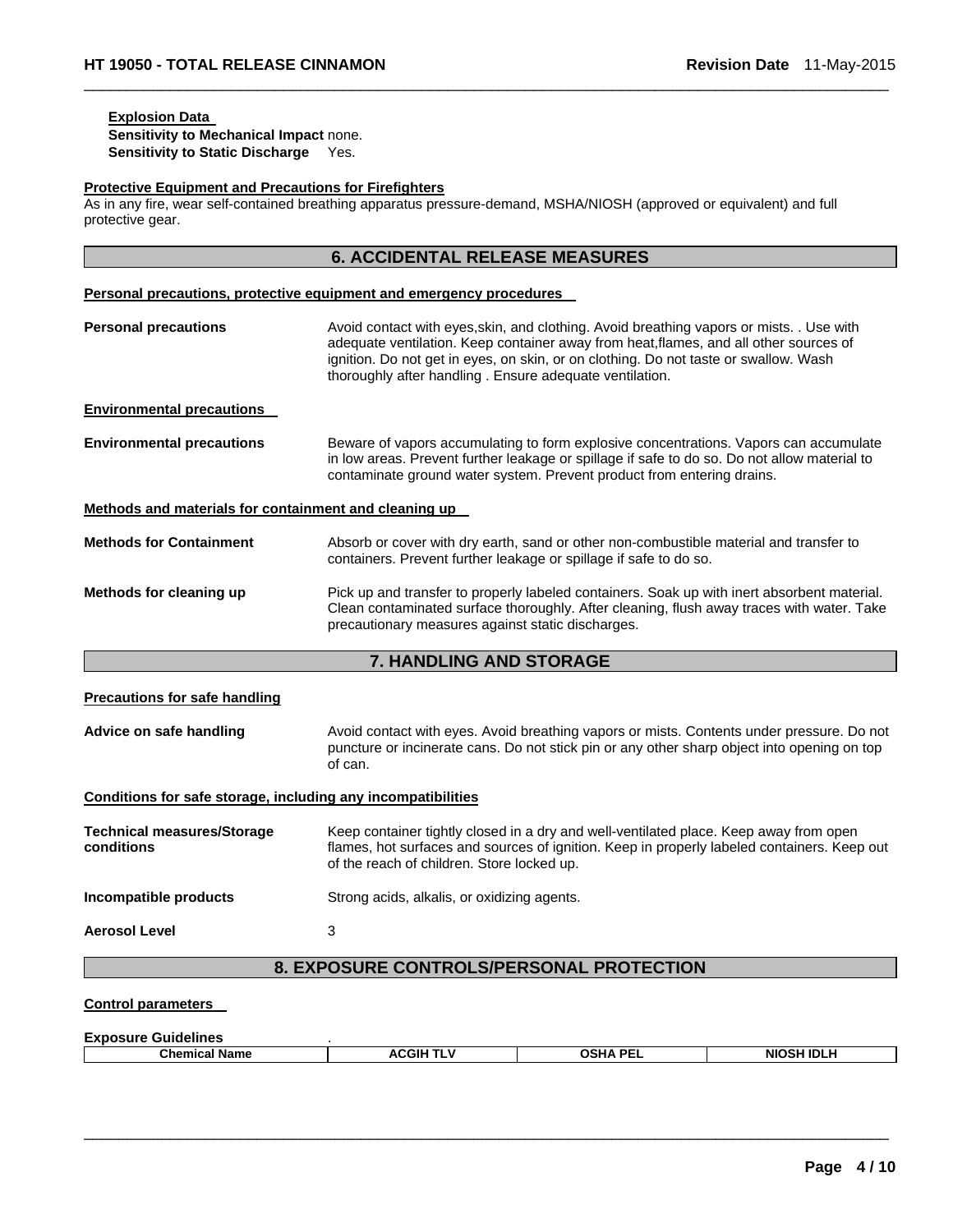# **HT 19050 - TOTAL RELEASE CINNAMON Revision Date** 11-May-2015

| <b>ACETONE</b>             | STEL: 750 ppm            | TWA: 1000 ppm                           | IDLH: 2500 ppm              |
|----------------------------|--------------------------|-----------------------------------------|-----------------------------|
| 67-64-1                    | <b>TWA: 500 ppm</b>      | TWA: 2400 mg/m <sup>3</sup>             | TWA: 250 ppm                |
|                            |                          | (vacated) TWA: 750 ppm                  | TWA: 590 mg/m <sup>3</sup>  |
|                            |                          | (vacated) TWA: $1800$ mg/m <sup>3</sup> |                             |
|                            |                          | (vacated) STEL: 2400 mg/m <sup>3</sup>  |                             |
|                            |                          | The acetone STEL does not apply         |                             |
|                            |                          | to the cellulose acetate fiber          |                             |
|                            |                          | industry. It is in effect for all other |                             |
|                            |                          | sectors                                 |                             |
|                            |                          | (vacated) STEL: 1000 ppm                |                             |
| PROPANE/ISOBUTANE/N-BUTANE | 74-98-6: TWA: 1000 ppm   | 74-98-6: TWA: 1000 ppm                  | 74-98-6:IDLH: 2100 ppm      |
| 68476-86-8                 | 106-97-8: STEL: 1000 ppm | TWA: 1800 mg/m <sup>3</sup>             | TWA: 1000 ppm               |
|                            | 75-28-5: STEL: 1000 ppm  | (vacated) TWA: 1000 ppm                 | TWA: $1800 \text{ mg/m}^3$  |
|                            |                          | (vacated) TWA: 1800 mg/m $3$            | 106-97-8: TWA: 800 ppm      |
|                            |                          | 106-97-8: (vacated) TWA: 800            | TWA: 1900 mg/m <sup>3</sup> |
|                            |                          | ppm                                     | 75-28-5: TWA: 800 ppm       |
|                            |                          | (vacated) TWA: $1900 \text{ mg/m}^3$    | TWA: 1900 mg/m $3$          |
|                            |                          |                                         |                             |

*ACGIH: (American Conference of Governmental Industrial Hygienists) OSHA: (Occupational Safety & Health Administration) NIOSH IDLH: Immediately Dangerous to Life or Health* 

**Other Exposure Guidelines** Vacated limits revoked by the Court of Appeals decision in AFL-CIO v. OSHA, 965 F.2d 962 (11th Cir., 1992).

#### **Exposure controls**

| <b>Engineering Measures</b> | Showers              |  |
|-----------------------------|----------------------|--|
|                             | Eyewash stations     |  |
|                             | Ventilation systems. |  |

#### **Individual protection measures, such as personal protective equipment**

| Safety glasses with side-shields.                                                                                                                                                                                                                                                                                                 |
|-----------------------------------------------------------------------------------------------------------------------------------------------------------------------------------------------------------------------------------------------------------------------------------------------------------------------------------|
| Chemical resistant apron. Protective gloves.                                                                                                                                                                                                                                                                                      |
| If exposure limits are exceeded or irritation is experienced, NIOSH/MSHA approved<br>respiratory protection should be worn.  Positive-pressure supplied air respirators may be<br>required for high airborne contaminant concentrations. Respiratory protection must be<br>provided in accordance with current local regulations. |
| Handle in accordance with good industrial hygiene and safety practice.                                                                                                                                                                                                                                                            |
|                                                                                                                                                                                                                                                                                                                                   |

# **9. PHYSICAL AND CHEMICAL PROPERTIES**

 $\Box$ 

#### **Physical and chemical properties**

| <b>Physical state</b><br>Appearance<br>Color | Aerosol<br>Clear<br>clear | Odor<br><b>Odor Threshold</b> | Fragrance<br>No information available |
|----------------------------------------------|---------------------------|-------------------------------|---------------------------------------|
| <b>Property</b>                              | <b>Values</b>             | • Methods<br><b>Remarks</b>   |                                       |
| pH                                           | No information available  |                               |                                       |
| <b>Melting/freezing point</b>                | No information available  |                               |                                       |
| Boiling point/boiling range                  | No information available  |                               |                                       |
| <b>Flash Point</b>                           | $-97$ °C / $-143$ °F      | Based on propellant           |                                       |
| <b>Evaporation rate</b>                      | No information available  |                               |                                       |
| Flammability (solid, gas)                    | No information available  |                               |                                       |
| <b>Flammability Limits in Air</b>            |                           |                               |                                       |
| upper flammability limit                     | No information available  |                               |                                       |
| lower flammability limit                     | No information available  |                               |                                       |
|                                              |                           |                               |                                       |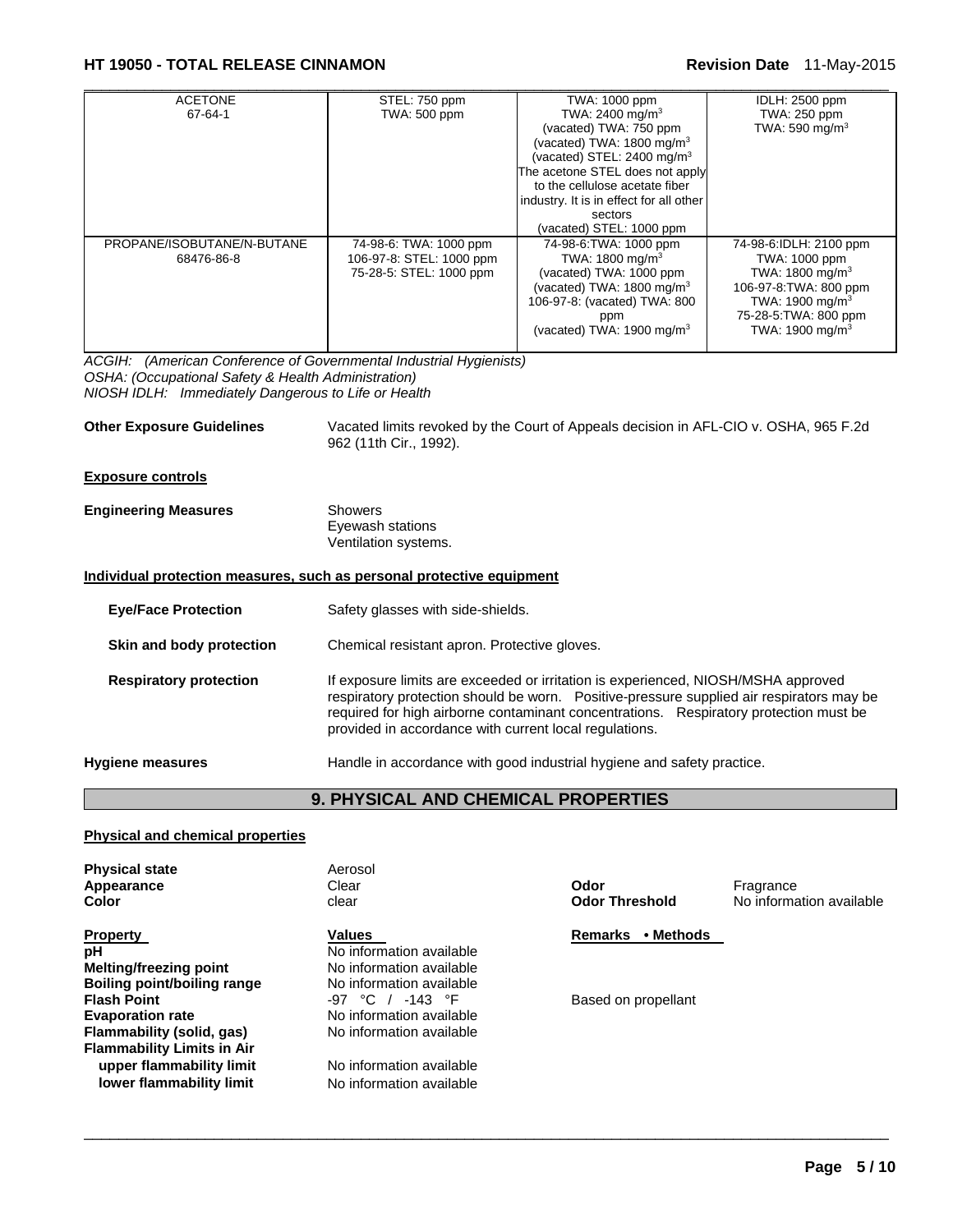# **HT 19050 - TOTAL RELEASE CINNAMON Revision Date** 11-May-2015

| Vapor pressure                                                        | No information available |                |  |
|-----------------------------------------------------------------------|--------------------------|----------------|--|
| Vapor density                                                         | No information available |                |  |
| <b>Specific Gravity</b>                                               | 0.770                    |                |  |
| <b>Water solubility</b>                                               | Practically insoluble    |                |  |
| <b>Partition coefficient: n-octanol/waterNo information available</b> |                          |                |  |
| <b>Autoignition temperature</b>                                       | No information available | Not applicable |  |
| Decomposition temperature                                             | No information available |                |  |
| <b>Viscosity</b>                                                      | No information available |                |  |
| <b>Explosive properties</b>                                           | No information available |                |  |
| <b>Other information</b>                                              |                          |                |  |
| <b>VOC Content(%)</b>                                                 | 22.97                    |                |  |

# **10. STABILITY AND REACTIVITY**

# **Reactivity**

No data available

#### **Chemical stability**

Stable under recommended storage conditions.

#### **Possibility of hazardous reactions**

None under normal processing.

#### **Conditions to Avoid**

Extremes of temperature and direct sunlight.

#### **Incompatible Materials**

Strong acids, alkalis, or oxidizing agents.

#### **Hazardous Decomposition Products**

None known based on information supplied.

# **11. TOXICOLOGICAL INFORMATION**

#### **Information on likely routes of exposure**

#### **Product Information**

| <b>Inhalation</b>   | Vapors may irritate throat and respiratory system. May cause drownsiness and dizziness<br>based on components. May cause irritation of respiratory tract. Avoid breathing vapors or<br>mists. |
|---------------------|-----------------------------------------------------------------------------------------------------------------------------------------------------------------------------------------------|
| Eye contact         | Irritating to eyes. Avoid contact with eyes.                                                                                                                                                  |
| <b>Skin contact</b> | Irritating to skin. Repeated exposure may cause skin dryness or cracking. Prolonged skin<br>contact may defat the skin and produce dermatitis. Avoid contact with skin.                       |
| Ingestion           | May be harmful if swallowed.                                                                                                                                                                  |

#### **Component Information**

| <b>Chemical Name</b>               | LD50 Oral              | LD50 Dermal               | <b>LC50 Inhalation</b>                    |
|------------------------------------|------------------------|---------------------------|-------------------------------------------|
| <b>ACETONE</b><br>67-64-1          | = 5800 mg/kg           | 20,000 mg/kg (Rabbit)     | (Rat ) 8 h<br>$= 50100$ mg/m <sup>3</sup> |
| <b>PROPYLENE GLYCOL</b><br>57-55-6 | (Rat)<br>= 20000 mg/kg | (Rabbit)<br>= 20800 mg/kg |                                           |

 $\Box$ 

#### **Information on toxicological effects**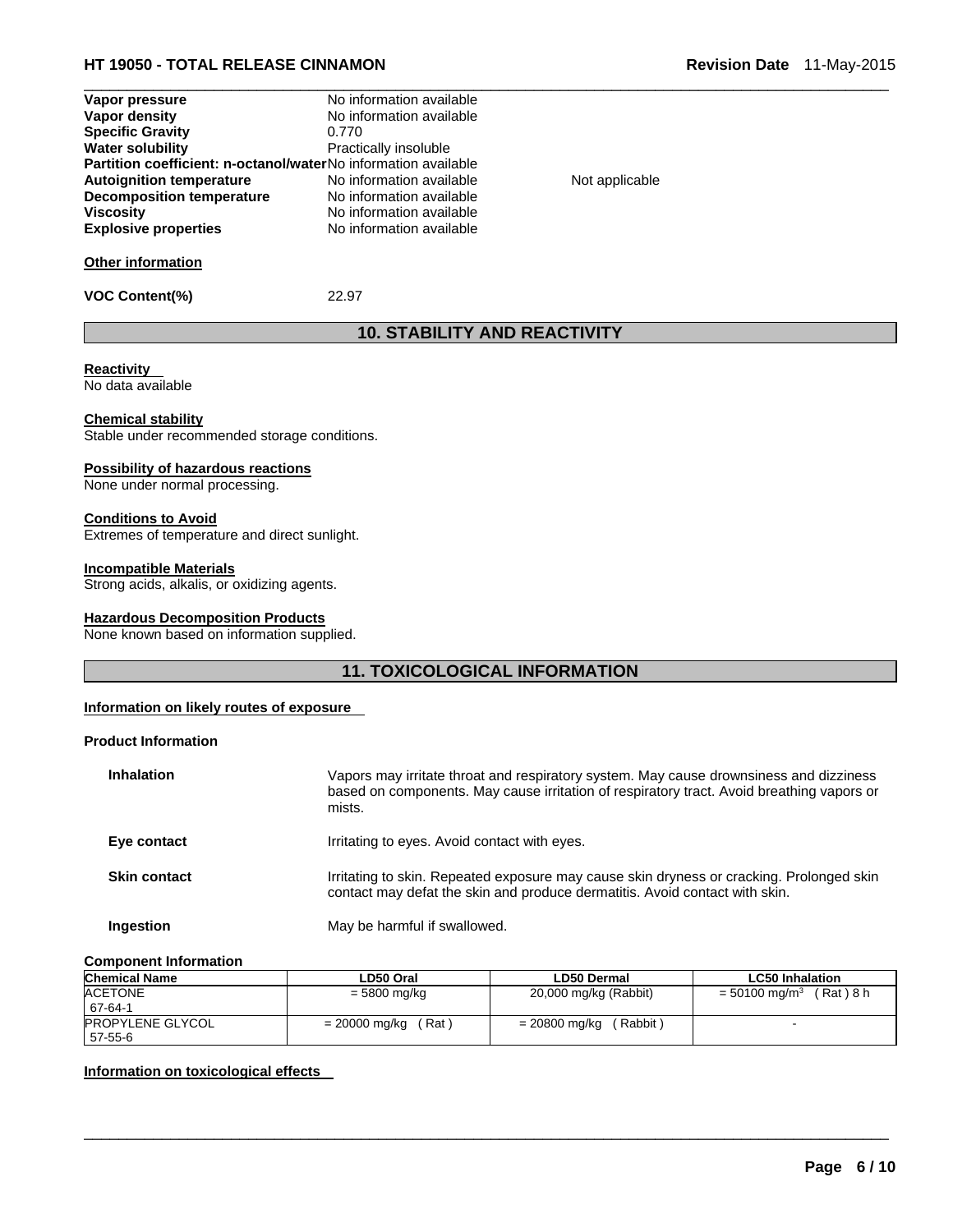**Symptoms** Irritation to eyes, skin. May cause irritation when inhaled to respiratory system.

#### **Delayed and immediate effects as well as chronic effects from short and long-term exposure**

| <b>Skin corrosion/irritation</b> | Irritating to skin.                                                                                |
|----------------------------------|----------------------------------------------------------------------------------------------------|
| Eye damage/irritation            | Irritating to eyes.                                                                                |
| <b>Irritation</b>                | Irritating to eyes, respiratory system and skin.                                                   |
| <b>Sensitization</b>             | None known.                                                                                        |
| <b>Germ Cell Mutagenicity</b>    | None known.                                                                                        |
| Carcinogenicity                  | There are no known carcinogenic chemicals in this product.                                         |
| <b>Reproductive toxicity</b>     | No information available.                                                                          |
| Specific target organ systemic   | May cause respiratory irritation. May cause drowsiness and dizziness.                              |
| toxicity (single exposure)       |                                                                                                    |
| Specific target organ systemic   | None under normal use conditions.                                                                  |
| toxicity (repeated exposure)     |                                                                                                    |
| <b>Target Organ Effects</b>      | Central nervous system, Eyes, Respiratory system, Skin.                                            |
| <b>Neurological effects</b>      | Intentional misuse by deliberately concentrating and inhaling contents may be harmful or<br>fatal. |
| <b>Aspiration hazard</b>         | Not applicable.                                                                                    |

 $\Box$ 

# **Numerical measures of toxicity - Product Information**

Unknown Acute Toxicity 3.9E-06% of the mixture consists of ingredient(s) of unknown toxicity **The following values are calculated based on chapter 3.1 of the GHS document** . **ATEmix (oral)** 61667 mg/kg

# **12. ECOLOGICAL INFORMATION**

#### **Ecotoxicity**

| <b>Chemical Name</b> | <b>Toxicity to algae</b> | <b>Toxicity to fish</b> | <b>Toxicity to</b> | Toxicity to daphnia and     |
|----------------------|--------------------------|-------------------------|--------------------|-----------------------------|
|                      |                          |                         | microorganisms     | other aquatic invertebrates |
| <b>ACETONE</b>       |                          | 4.74 - 6.33 mL/L LC50   |                    | 10294 - 17704 mg/L EC50     |
| 67-64-1              |                          | Oncorhynchus mykiss 96h |                    | Daphnia magna 48h Static    |
|                      |                          | 6210 - 8120 mg/L LC50   |                    | 12600 - 12700 mg/L EC50     |
|                      |                          | Pimephales promelas 96h |                    | Daphnia magna 48h           |
|                      |                          | static 8300 mg/L LC50   |                    |                             |
|                      |                          | Lepomis macrochirus 96h |                    |                             |
| PROPANE/ISOBUTANE/N- |                          |                         |                    |                             |
| <b>BUTANE</b>        |                          |                         |                    |                             |
| 68476-86-8           |                          |                         |                    |                             |
| PROPYLENE GLYCOL     | 19000 mg/L EC50          | 41 - 47 mL/L LC50       |                    | 1000 mg/L EC50 Daphnia      |
| $57 - 55 - 6$        | Pseudokirchneriella      | Oncorhynchus mykiss 96h |                    | magna 48h Static            |
|                      | subcapitata 96h          | static 51400 mg/L LC50  |                    |                             |
|                      |                          | Pimephales promelas 96h |                    |                             |
|                      |                          | static 51600 mg/L LC50  |                    |                             |
|                      |                          | Oncorhynchus mykiss 96h |                    |                             |
|                      |                          | static 710 mg/L LC50    |                    |                             |
|                      |                          | Pimephales promelas 96h |                    |                             |

#### **Persistence and degradability**

No information available.

### **Bioaccumulation**

No information available.

| <b>Chemical Name</b>                     | log Pow |
|------------------------------------------|---------|
| <b>ACETONE</b><br>67-64-1                | $-0.24$ |
| PROPANE/ISOBUTANE/N-BUTANE<br>68476-86-8 | 2.8     |

 $\Box$ 

**Other adverse effects** No information available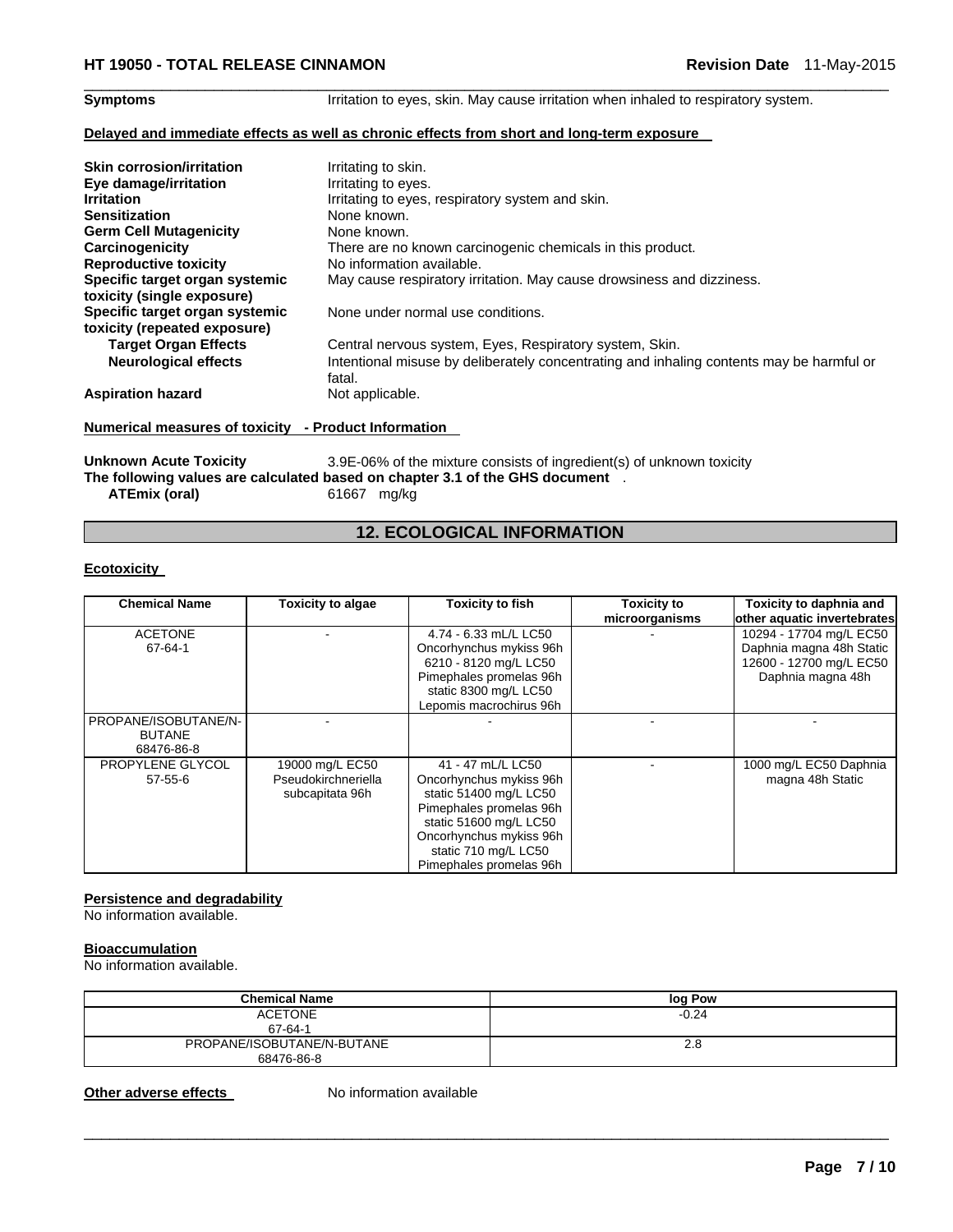# **13. DISPOSAL CONSIDERATIONS**

 $\Box$ 

#### **Waste treatment**

| <b>Waste Disposal Methods</b> | This material, as supplied, is a hazardous waste according to federal regulations (40 CFR)<br>$261$ . |  |  |  |
|-------------------------------|-------------------------------------------------------------------------------------------------------|--|--|--|
| Contaminated packaging        | Do not re-use empty containers.                                                                       |  |  |  |

# **14. TRANSPORT INFORMATION**

| <b>DOT Ground</b> | CONSUMER COMMODITY ORM-D<br>or<br>LIMITED QUANTITY |
|-------------------|----------------------------------------------------|
| IATA              | UN1950, AEROSOLS, FLAMMABLE, 2.1, LTD. QTY.        |
| IMDG              | UN1950, AEROSOLS, FLAMMABLE, 2.1, LTD. QTY.        |
|                   |                                                    |

# **15. REGULATORY INFORMATION**

#### **International Inventories**

| <b>Chemical Name</b>                  | TSCA | <b>DSL/NDSL EINECS/ELI</b><br><b>NCS</b> | <b>ENCS</b> | <b>IECSC</b> | <b>KECL</b> | <b>PICCS</b> | <b>AICS</b> |
|---------------------------------------|------|------------------------------------------|-------------|--------------|-------------|--------------|-------------|
| <b>ACETONE</b>                        |      |                                          |             |              |             |              |             |
| <b>PROPANE/ISOBUTAN</b><br>E/N-BUTANE |      |                                          | Not listed  |              |             |              |             |
| <b>PROPYLENE</b><br><b>GLYCOL</b>     |      |                                          |             |              |             |              |             |

**Legend: TSCA** - United States Toxic Substances Control Act Section 8(b) Inventory

**DSL/NDSL** - Canadian Domestic Substances List/Non-Domestic Substances List

**EINECS/ELINCS** - European Inventory of Existing Commercial Chemical Substances/EU List of Notified Chemical Substances

**ENCS** - Japan Existing and New Chemical Substances

**CHINA** - China Inventory of Existing Chemical Substances

**KECL** - Korean Existing and Evaluated Chemical Substances

**PICCS** - Philippines Inventory of Chemicals and Chemical Substances

**AICS** - Australian Inventory of Chemical Substances

#### **U.S. Federal Regulations**

# **SARA 313**

Section 313 of Title III of the Superfund Amendments and Reauthorization Act of 1986 (SARA). This product does not contain any chemicals which are subject to the reporting requirements of the Act and Title 40 of the Code of Federal Regulations, Part 372.

 $\Box$ 

#### **SARA 311/312 Hazard Categories**

**Acute Health Hazard**  Yes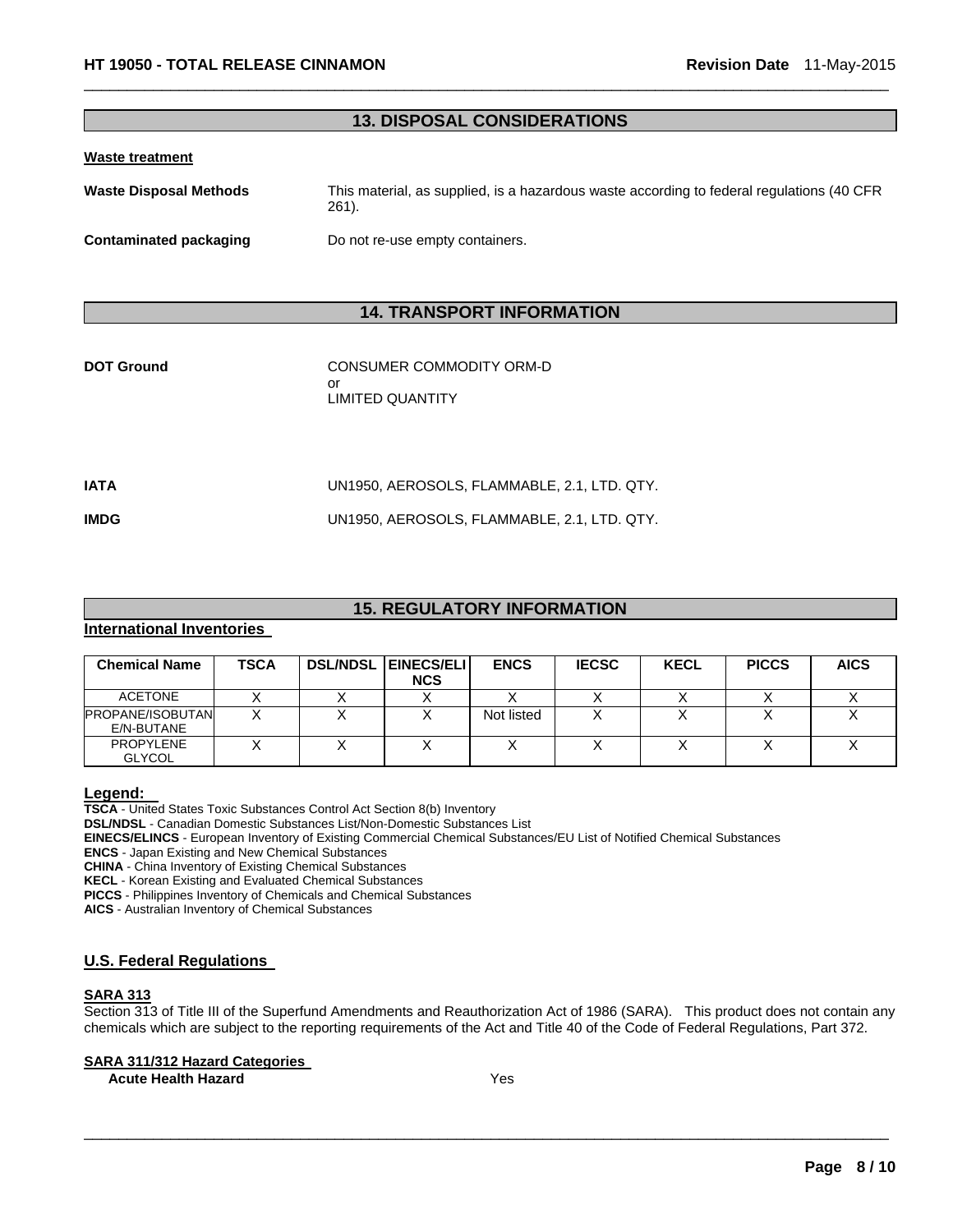| <b>Chronic Health Hazard</b>             | Yes |  |
|------------------------------------------|-----|--|
| <b>Fire Hazard</b>                       | Yes |  |
| <b>Sudden Release of Pressure Hazard</b> | Yes |  |
| <b>Reactive Hazard</b>                   | no  |  |

#### **Clean Water Act**

This product does not contain any substances regulated as pollutants pursuant to the Clean Water Act (40 CFR 122.21 and 40 CFR 122.42).

#### **CERCLA**

This material, as supplied, contains one or more substances regulated as a hazardous substance under the Comprehensive Environmental Response Compensation and Liability Act (CERCLA) (40 CFR 302):

| <b>Chemical Name</b> | <b>Hazardous Substances RQs</b> | <b>Extremely Hazardous Substances</b><br><b>RQs</b> | <b>RQ</b>           |
|----------------------|---------------------------------|-----------------------------------------------------|---------------------|
| <b>ACETONE</b>       | 5000 lb                         |                                                     | RQ 5000 lb final RQ |
| 67-64-1              |                                 |                                                     | RQ 2270 kg final RQ |

#### **U.S. State Regulations**

#### **California Proposition 65**

This product does not contain any known Proposition 65 chemicals.

#### **U.S. State Right-to-Know Regulations**

| <b>Chemical Name</b>              | <b>New Jersey</b> | <b>Massachusetts</b> | Pennsylvania |
|-----------------------------------|-------------------|----------------------|--------------|
| <b>ACETONE</b><br>67-64-1         |                   |                      |              |
| PROPYLENE GLYCOL<br>$57 - 55 - 6$ |                   |                      |              |

**EPA Pesticide Registration Number** Not applicable

#### **Canada**

**This product has been classified in accordance with the hazard criteria of the Controlled Products Regulations (CPR) and the MSDS contains all the information required by the CPR.** 

## **16. OTHER INFORMATION**

| <b>NFPA</b>              | <b>Health Hazard</b> 2 | Flammability              | 4 | <b>Instability</b><br>0 | <b>Physical and chemical</b><br>hazards |
|--------------------------|------------------------|---------------------------|---|-------------------------|-----------------------------------------|
| <b>HMIS</b>              | <b>Health Hazard</b> 2 | Flammability              | 4 | <b>Physical Hazard</b>  | <b>Personal protection</b> B            |
| <b>Prepared By</b>       |                        | <b>Regulatory Affairs</b> |   |                         |                                         |
| <b>Issuing date</b>      | 11-May-2015            |                           |   |                         |                                         |
| <b>Revision Date</b>     | 11-May-2015            |                           |   |                         |                                         |
| <b>Revision Note</b>     |                        |                           |   |                         |                                         |
| No information available |                        |                           |   |                         |                                         |

**Disclaimer**

**The information provided on this SDS is correct to the best of our knowledge, information and belief at the date of its publication. The information given is designed only as a guide for safe handling, use, processing, storage, transportation, disposal and release and is not to be considered as a warranty or quality specification. The information relates only to the specific material designated and may not be valid for such material used in combination with any other material or in any process, unless specified in the text.**